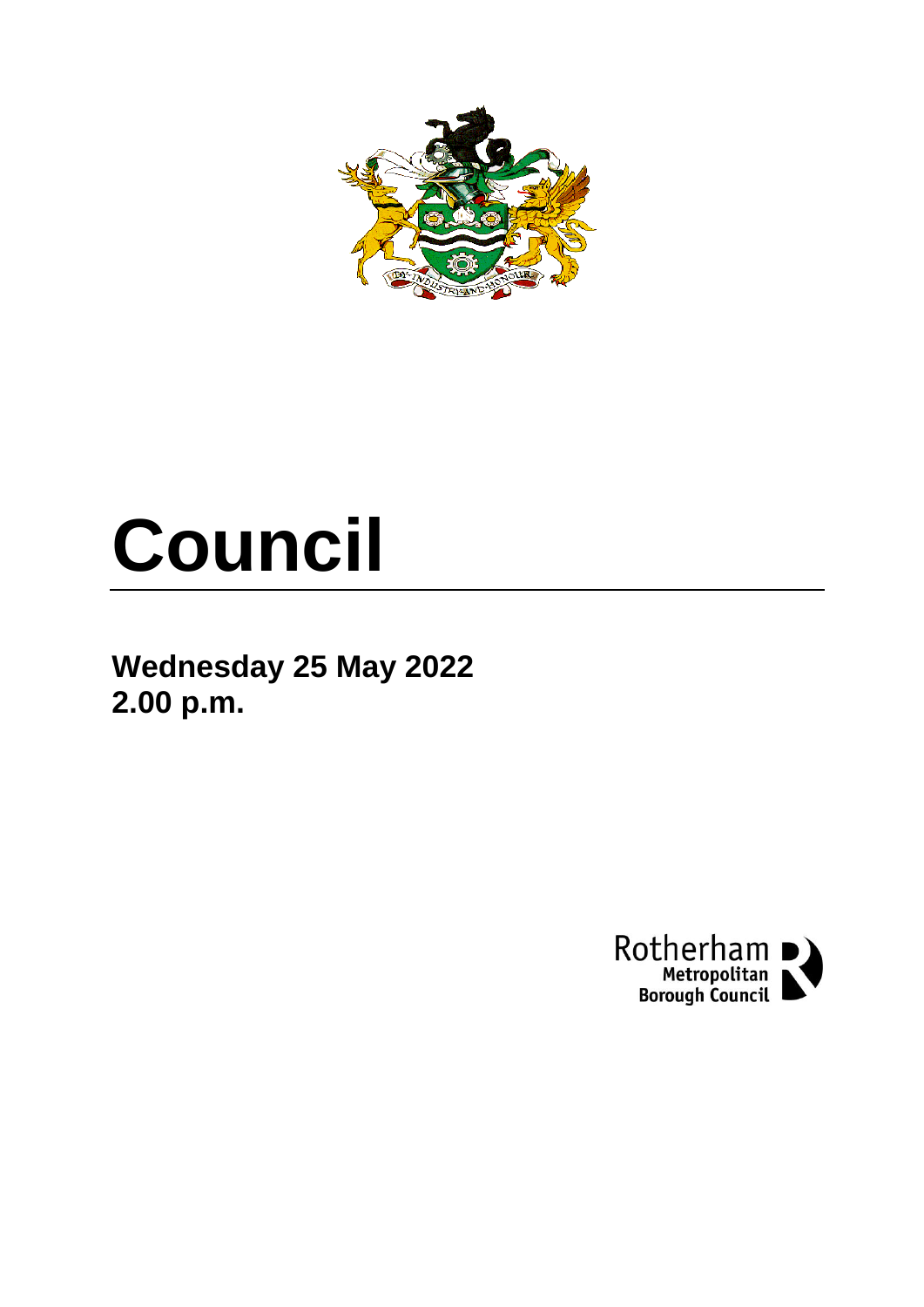## **WELCOME TO TODAY'S MEETING**

### **GUIDANCE FOR THE PUBLIC**

The Council is composed of 59 Councillors, who are democratically accountable to the residents of their ward.

The Council Meeting is chaired by the Mayor, who will ensure that its business can be carried out efficiently and with regard to respecting the rights and responsibilities of Councillors and the interests of the community.The Mayor is the Borough's first citizen and is treated with respect by the whole Council, as should visitors and member of the public.

All Councillors meet together as the Council. Here Councillors decide the Council's overall policies and set the budget each year. The Council appoints its Leader, Mayor and Deputy Mayor and at its Annual Meeting will appoint Councillors to serve on its committees.

Copies of the agenda and reports are available on the Council's website at [www.rotherham.gov.uk.](http://www.rotherham.gov.uk/) You may not be allowed to see some reports because they contain private information and these will be marked accordingly on the agenda.

Members of the public have the right to ask questions or submit petitions to Council meetings. A member of the public may ask one general question in person which must be received in writing to the Chief Executive by 10.00 a.m. on the Friday preceding a Council meeting on the following Wednesday and must not exceed sixty words in length. Questions can be emailed to [governance@rotherham.gov.uk](mailto:governance@rotherham.gov.uk)

Council meetings are recorded and streamed live or subsequently uploaded to the Council's website. At the start of the meeting the Mayor will confirm if the meeting is being filmed. You would need to confirm your wish not to be filmed to Democratic Services. Recording of the meeting by members of the public is also allowed.

Council meetings are open to the public, but occasionally the Council may have to discuss an item in private. If this occurs you will be asked to leave.

#### **FACILITIES**

There are public toilets, one of which is designated disabled with full wheelchair access, with full lift access to all floors. Induction loop facilities are also available in the Council Chamber, John Smith Room and Committee Rooms 1 and 2.

Access for people with mobility difficulties can be obtained via the ramp at the main entrance to the Town Hall.

If you have any queries on this agenda, please contact:-

Contact:- Emma Hill, Head of Democratic Services [governance@rotherham.gov.uk](mailto:governance@rotherham.gov.uk)

Date of Publication:- **17 May 2022**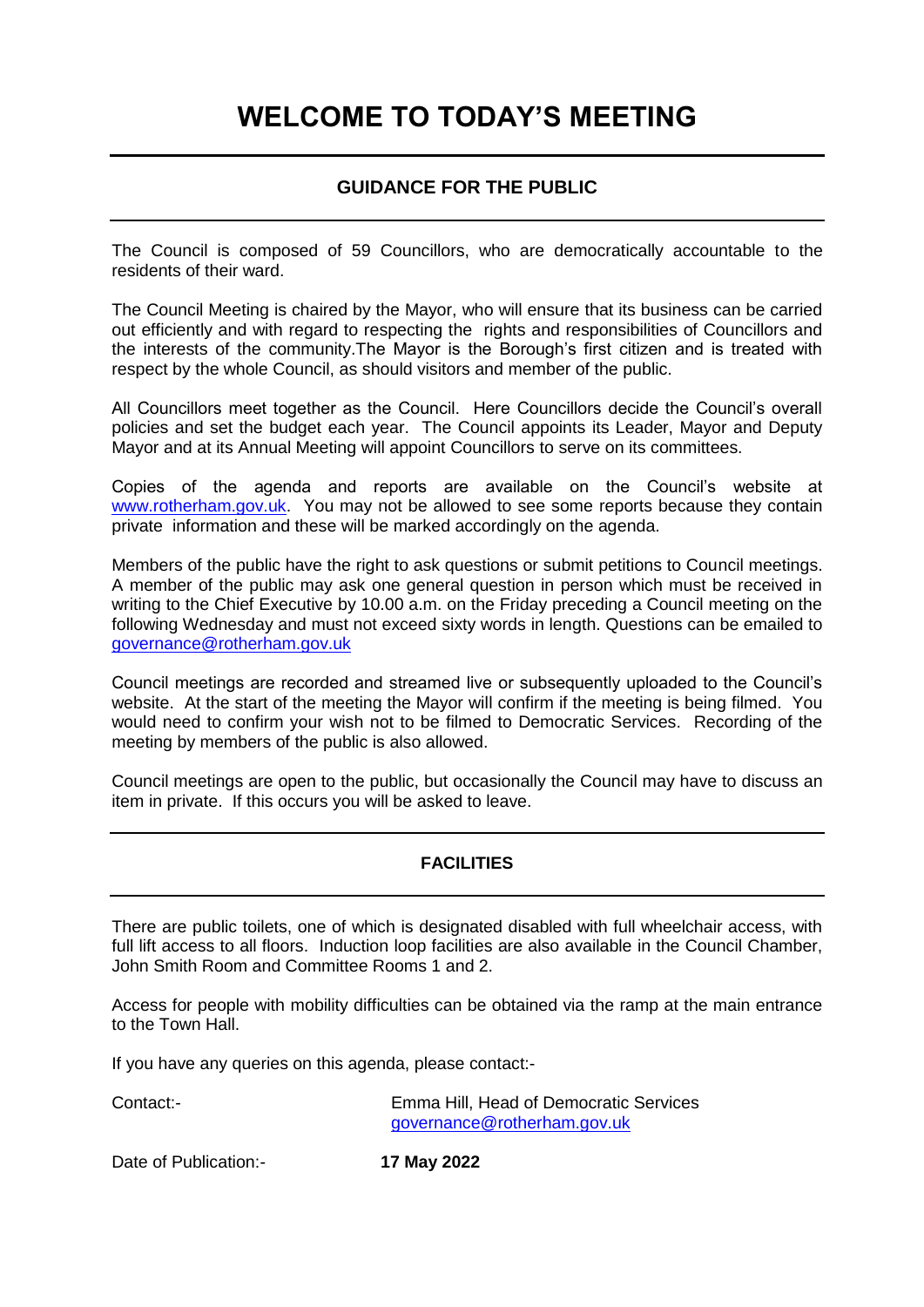### **COUNCIL**

**\_\_\_\_\_\_\_\_\_\_\_\_\_\_\_\_\_\_\_\_\_\_\_\_\_\_\_\_\_\_\_\_\_\_\_\_\_\_\_\_\_\_\_\_\_\_\_\_\_\_\_\_\_\_\_\_\_\_\_\_\_\_\_\_\_\_\_**

#### **Wednesday 25 May 2022 at 2.00 p.m.**

#### **THE MAYOR (Councillor Tajamal Khan) DEPUTY MAYOR (Councillor Robert Taylor)**

#### **CHIEF EXECUTIVE (Sharon Kemp)**

#### **MEMBERS OF THE COUNCIL**

**BAUM-DIXON, Timothy J. ANDREWS, Jenny AVEYARD, Ben WILSON, Tracey H BALL, Simon A. JONES, Ian P. TARMEY, Drew Simon KEENAN, Eve**

#### **ASTON AND TODWICK HOOBER SITWELL**

#### **AUGHTON AND SWALLOWNEST KEPPEL SWINTON ROCKINGHAM**

**PITCHLEY, Lyndsay <b>BROWNE, Tony MONK, Gina TAYLOR, Robert Paul CLARK, Maggi WYATT, Ken**

**YASSEEN, Taiba K.**

#### **BRAMLEY AND RAVENFIELD MALTBY EAST WALES**

**MILLS, Lewis H.M. HUNTER, Lee J. BECK, Dominic E.**  $REYNOLDS.$  **Gregory** 

**CARTER, Adam J. HUGHES, Rachel E.M. ATKIN, Alan**

#### **DALTON AND THRYBERGH RAWMARSH WEST WICKERSLEY NORTH**

**BAKER-ROGERS, Joanna BIRD, Bob ELLIS, Sue BENNETT-SYLVESTER, Michael D.P. THOMPSON, Jill HODDINOTT, Emma E.**

**CASTLEDINE-DACK, Sophie BROOKES, Amy C. WHOMERSLEY, Benjamin J. MIRO, Firas WOODING, Charlie Andrew**

**ALLEN, Sarah A. COOKSEY, Wendy**

#### **ANSTON AND WOODSETTS HELLABY AND MALTBY WEST ROTHERHAM WEST**

**BARKER, Aaron LELLIOTT, Denise FISHER, David F. ROCHE, David J. GRIFFIN, Tony**

**HAGUE, Paul**

#### **BOSTON CASTLE KILNHURST AND SWINTON (EAST) THURCROFT & WICKERSLEY**

**BRINSWORTH RAWMARSH EAST WATH**

**CARTER, Charlotte R. SHEPPARD, David COWEN, Sheila A.**

#### **DINNINGTON ROTHER VALE**

#### **GREASBROUGH ROTHERHAM EAST**

**ELLIOTT, Robert W. HALEEM, Rukhsana B. KHAN, Tajamal**

**BACON, Joshua BARLEY, Emily J. BURNETT, Simon L.**

**ALAM, Saghir CUSWORTH, Victoria COLLINGHAM, Zachary A. MCNEELY, Rose M. SANSOME, Stuart J. COLLINGHAM, Thomas R.**

**READ, Chris**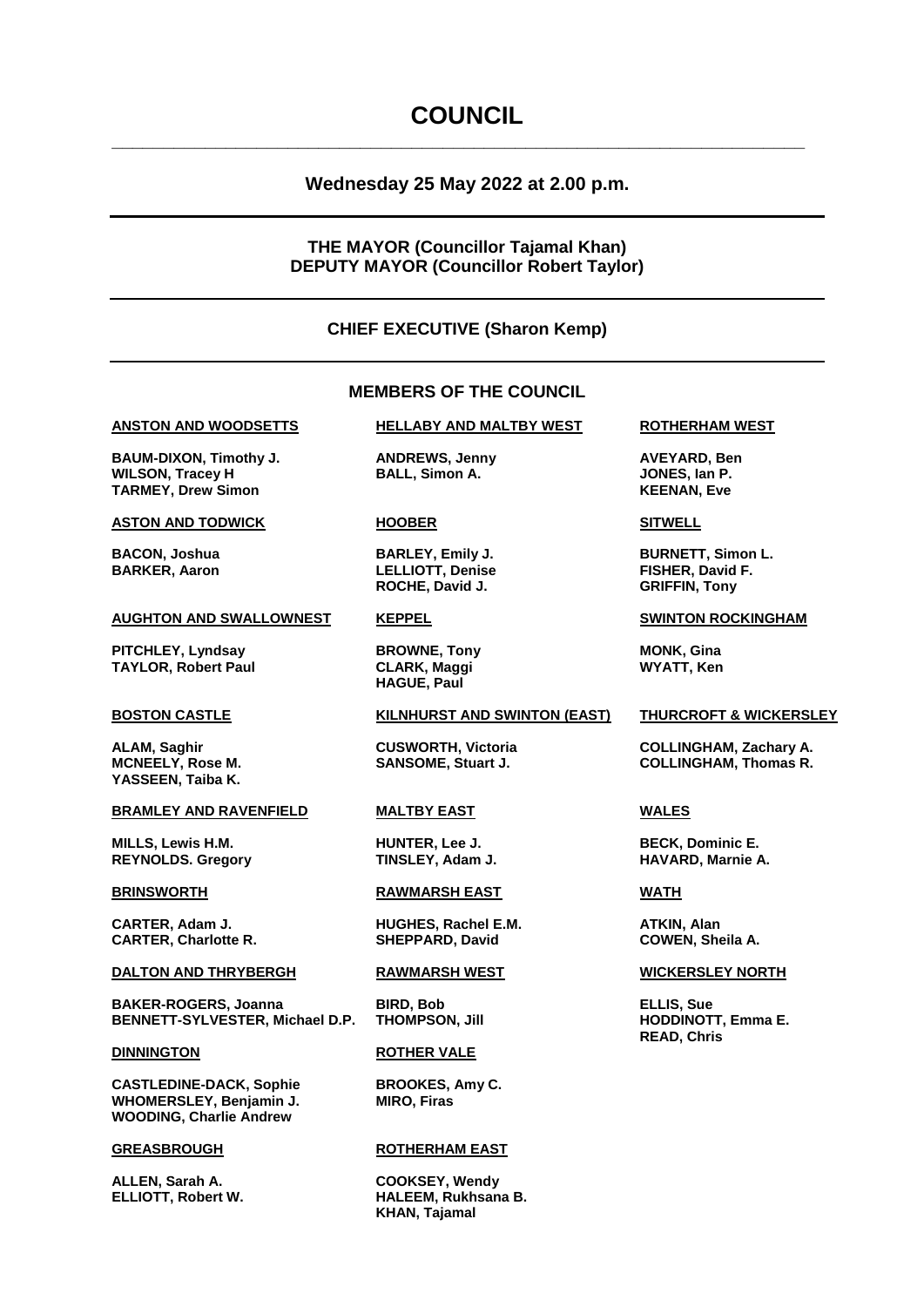# **Council Meeting Agenda**

**\_\_\_\_\_\_\_\_\_\_\_\_\_\_\_\_\_\_\_\_\_\_\_\_\_\_\_\_\_\_\_\_\_\_\_\_\_\_\_\_\_\_\_\_\_\_\_\_\_\_\_\_\_\_\_\_\_\_\_\_\_\_\_\_\_\_\_**

**Time and Date:-** Wednesday 25 May 2022 at 2.00 p.m.

### **Venue:- Town Hall, The Crofts, Moorgate Street, Rotherham. S60 2TH**

### **1. ANNOUNCEMENTS**

To consider any announcements by the Mayor in accordance with Council Procedure Rule 3(2)(ii).

### **2. APOLOGIES FOR ABSENCE**

To receive the apologies of any Member who is unable to attend the meeting.

### **3. COMMUNICATIONS**

Any communication received by the Mayor or Chief Executive which relates to a recommendation of the Cabinet or a committee which was received after the relevant meeting.

#### **4. MINUTES OF THE PREVIOUS COUNCIL MEETING (Pages 11 - 42)**

To receive the record of proceedings of the ordinary meeting of the Council held on 13th April, 2022, and to approve the accuracy thereof.

#### **5. PETITIONS (Pages 43 - 47)**

To report on any petitions received by the Council and receive statements in support of petitions in accordance with Petitions Scheme and Council Procedure Rule 13.

### **6. DECLARATIONS OF INTEREST**

To invite Councillors to declare any disclosable pecuniary interests or personal interests they may have in any matter which is to be considered at this meeting, to confirm the nature of those interests and whether they intend to leave the meeting for the consideration of the item.

#### **7. PUBLIC QUESTIONS**

To receive questions from members of the public who may wish to ask a general question of the Mayor, Cabinet Member or the Chairman of a Committee in accordance with Council Procedure Rule 12.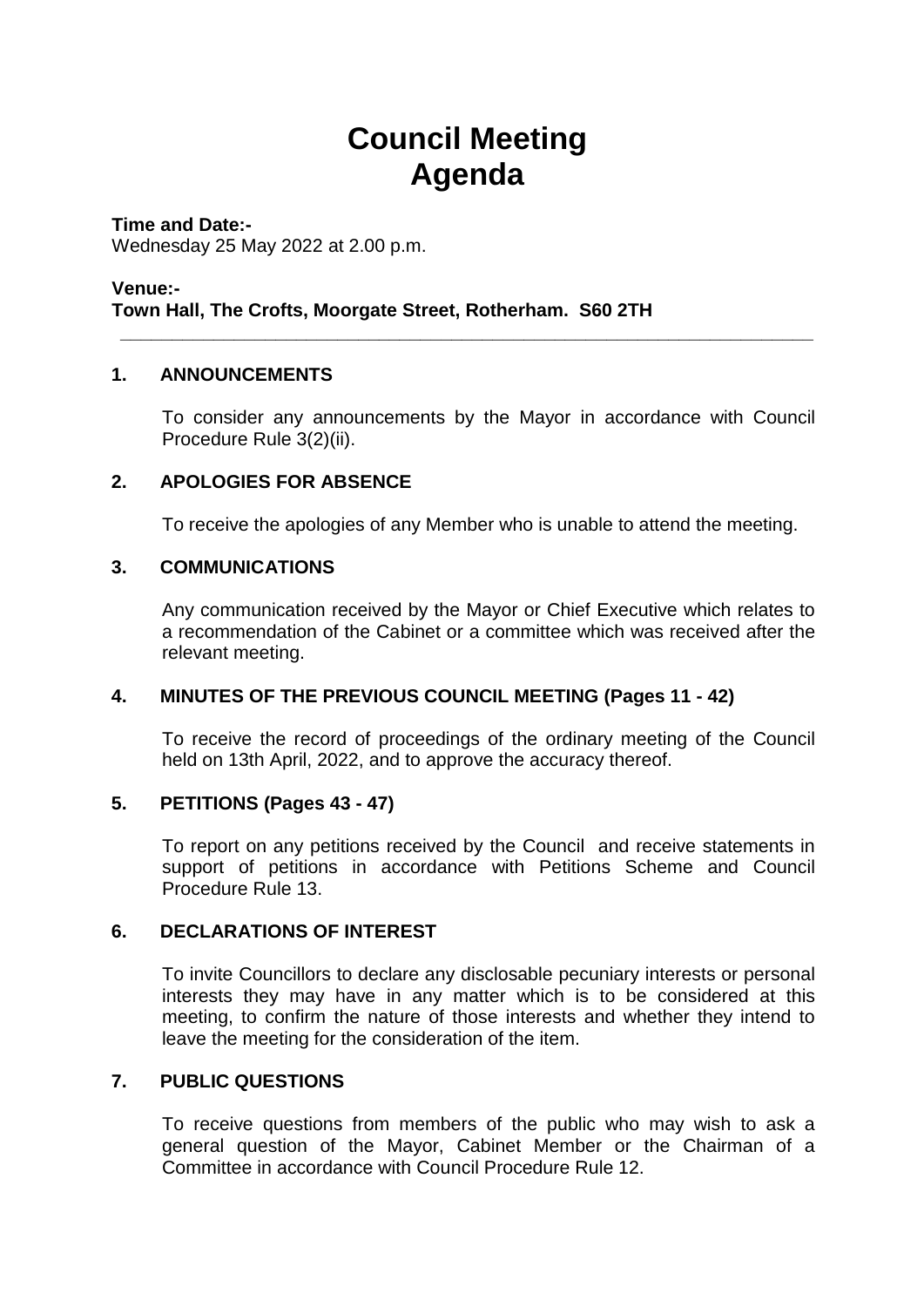### **8. EXCLUSION OF THE PRESS AND PUBLIC**

Should it be necessary, in the opinion of the Mayor, to consider excluding the press and public from the meeting in relation to any items of urgent business on the grounds that private information is likely to be divulged.

There are no such items at the time of preparing this agenda.

#### **9. LEADER OF THE COUNCIL'S STATEMENT**

To receive a statement from the Leader of the Council in accordance with Council Procedure Rule 9.

#### **10. MINUTES OF THE CABINET MEETING (Pages 48 - 60)**

To note the minutes of the Cabinet Meeting held on 25th April, 2022.

#### **11. OUTCOME OF THE WICKERSLEY NEIGHBOURHOOD DEVELOPMENT PLAN REFERENDUM (Pages 61 - 80)**

To note the outcome of the Referendum and adopt the Wickersley Neighbourhood Plan.

### **12. MEMBERSHIP OF POLITICAL GROUPS ON THE COUNCIL, POLITICAL BALANCE AND ENTITLEMENT TO SEATS (Pages 81 - 91)**

To report on the establishment of political groups, the political balance of the Council and the entitlement of each group to seats on the authority's committees.

#### **13. DISCLOSURE AND BARRING SERVICE CHECKS ON COUNCILLORS (Pages 92 - 94)**

To report on the Disclosure and Barring Service Checks on Councillors that have been undertaken since May 2021.

#### **14. CLIMATE EMERGENCY ANNUAL REPORT (Pages 95 - 139)**

To note the Climate Emergency Annual Report.

#### **15. THRIVING NEIGHBOURHOODS - UPDATES FROM WARD COUNCILLORS (Pages 140 - 150)**

To receive updates from ward councillors from Greasbrough, Wickersley North and Boston Castle on the activities supporting Thriving Neighbourhoods across the Borough.

### **16. NOTICE OF MOTION - NATURE CRISIS**

#### **That this Council:-**

Notes we are in the middle of a nature crisis. Almost half of all UK wildlife is in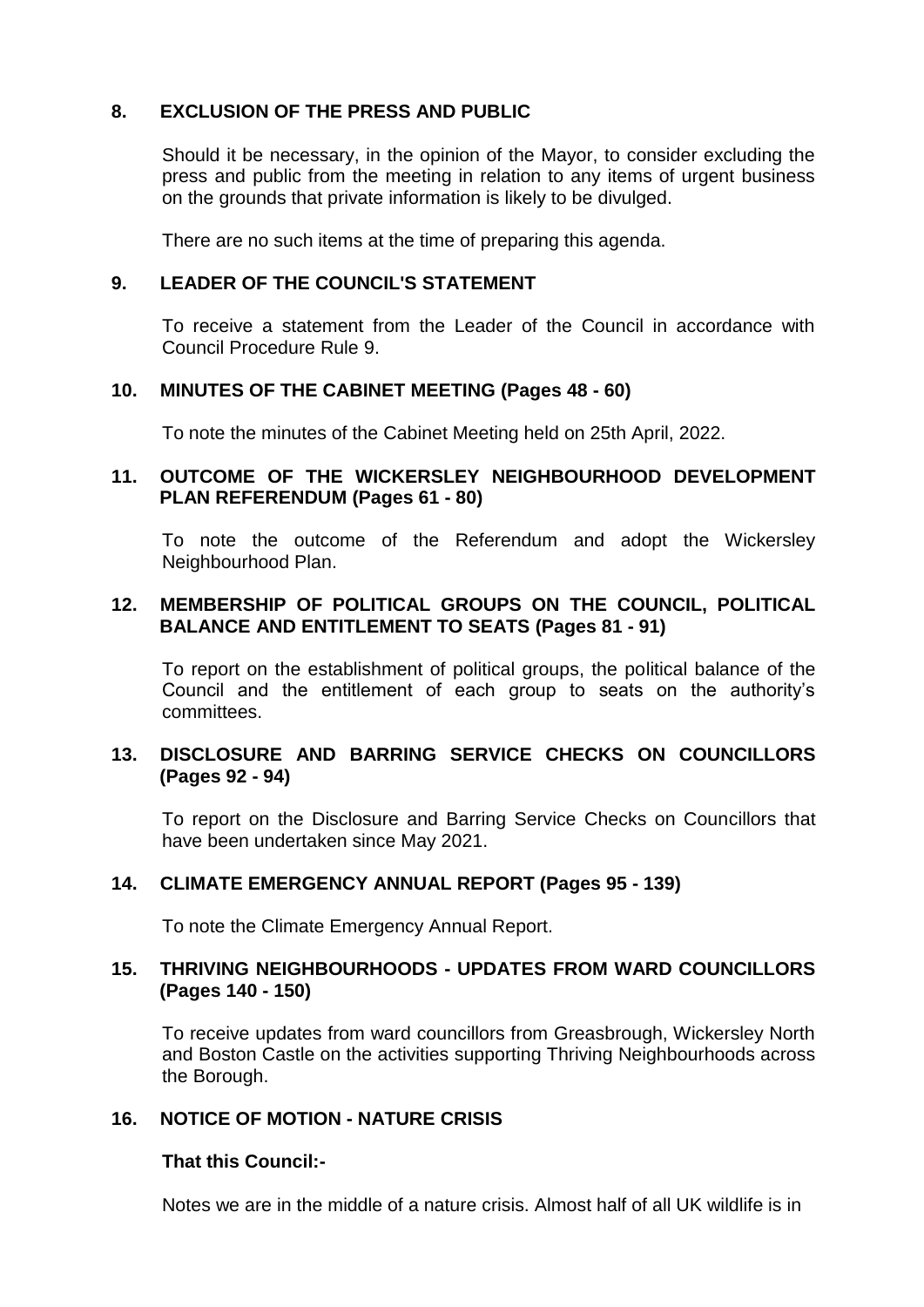long term decline and 15% of species are at risk of extinction. The climate crisis is only hastening this destruction of the natural environment, damaging habitats and disrupting ecosystems. Yet it is these very habitats that have the potential to lock up carbon and fight back against rising global temperatures. It is essential that we not only protect these spaces, but let them thrive – for the benefit of people, planet and nature. We recognise that the terms Nature, Ecological and Biodiversity can be and are often used interchangeably by people and, for the purpose of this motion, all mean the same thing.

Professor Sir Partha Dasgupta's review into The Economics of Biodiversity, commissioned by Her Majesty's Treasury, highlighted that humanity does not exist in isolation from nature but sits within it. Nature is an asset on which all aspects of our society depends and with biodiversity declining faster than at any time in human history, we are undermining the productivity, resilience and adaptability that nature lends our society.

As we recover from the Covid-19 crisis, the need for nature-rich green spaces where we live and work is clearer than ever and will help health, education and the economy build back stronger. We recognise that the Climate and Nature emergencies are intrinsically linked with each other and also to social justice; and by building a better world to deal with the Climate and Nature Crises we will also be building a better society. We recognise that action must be taken now to remedy this and to put nature into recovery at a local level, not only to benefit Rotherham, but in support of regional, national and international work to do the same.

#### **This Council therefore notes and recognises that:**

- a) Nature is in long term decline and urgent action must be taken to reverse this
- b) A thriving natural environment underpins a healthy, prosperous society
- c) The nature and the climate crises are intrinsically linked and that the impacts of the climate crisis drive nature's decline, while restoring nature can help to tackle the climate crisis.
- d) Local people and groups have recognised the issues and have declared a Nature Crisis for Rotherham themselves and call on the Council to do so too.

### **This Council resolves to:**

- 1. Declare a Nature Crisis for Rotherham.
- 2. Ask the Overview and Scrutiny Management Board to consider commissioning a review into how the Council can support improvements to ensure a more natural environment is enhanced.
- 3. Ensure our responsiveness on tackling climate change is extended to be complimentary to this separate but well aligned cause.
- 4. Continue to further our work on enhancing biodiversity by adopting innovative approaches to support wild flowered areas and ecological approaches to grounds maintenance.
- 5. Note the ongoing significant progress the Council is making through its Climate Change Action Plans for a carbon neutral Council by 2030 and Borough by 2040.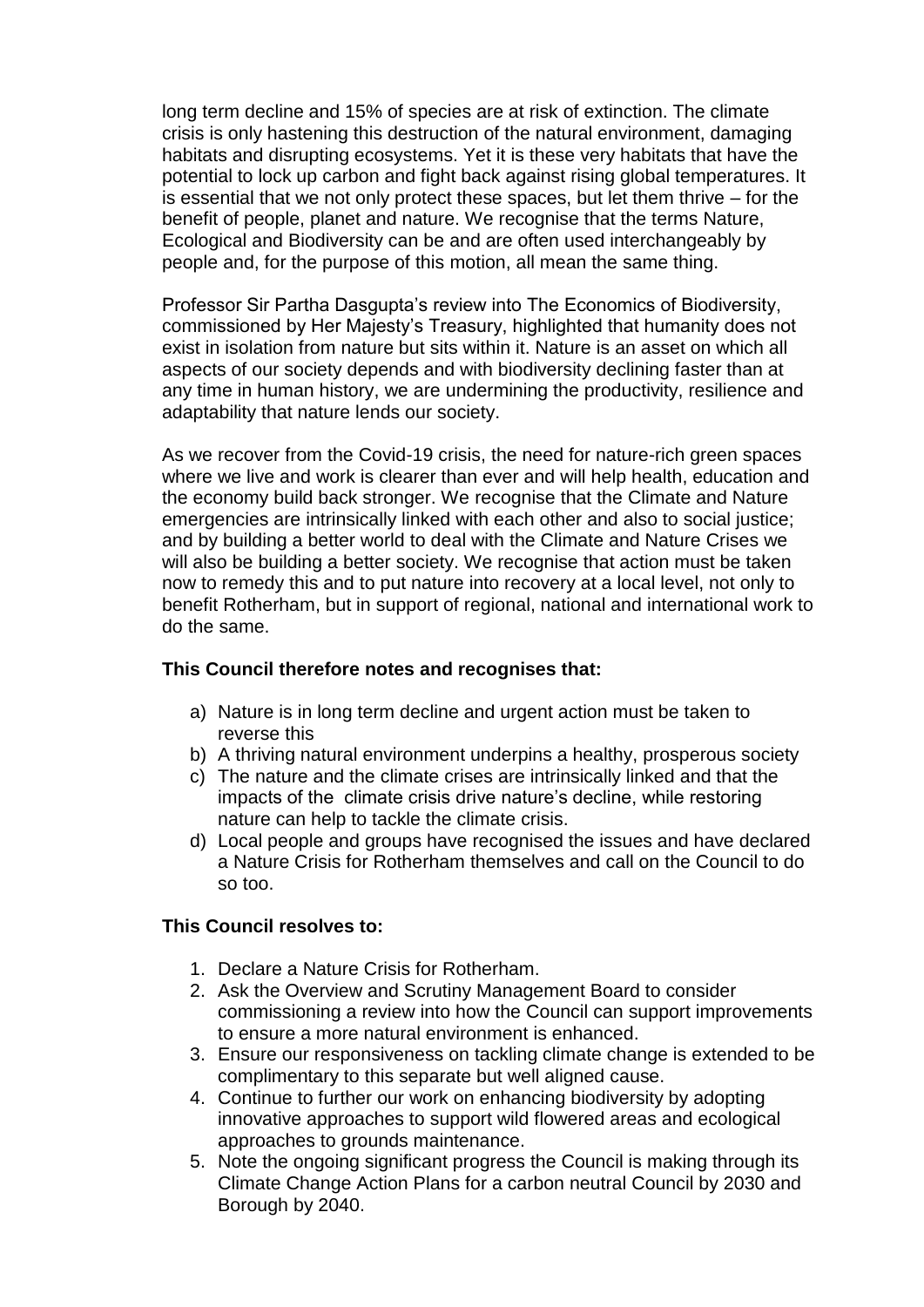#### **17. NOTICE OF MOTION - OFFSHORING UK ASYLUM SEEKERS TO RWANDA**

#### **That this Council notes:-**

The Conservative Government is proposing to fly UK Asylum Seekers, who cross the English Channel in small boats, to Rwanda, 4,000 miles away at an estimated initial cost of £120 million. This practice of offshore processing UK Asylum Seekers, should their application be successful, would provide them with long-term accommodation in Rwanda.

Rwanda has been accused of human rights abuses on numerous occasions. In January 2021, the UN Human Rights Council was told by Julian Braithewaite, Director General for Europe at the Foreign, Commonwealth and Development Office, "We remain concerned... by continued restrictions to civil and political rights and media freedom. We urge Rwanda to model Commonwealth values of democracy, rule of law, and respect for human rights." The UK's International Ambassador for Human Rights, Rita French, has since expressed regret that Rwanda has so far largely ignored this advice. In addition, the US Government, in its most recent assessment of Rwanda, stated they had extensive concerns about their human rights practices.

Rwanda had a similar agreement, to offshore Asylum Seekers, with Israel, between 2014 and 2017 that failed. Almost all the 4,000 Asylum Seekers quickly left, to once again, try to travel to Europe. This journey, fraught with danger, left many at the mercy of human traffickers; the very people that the Conservative Government is claiming they are trying to protect UK Asylum Seekers from.

There is further evidence of the failure of detaining Asylum Seekers at offshore locations. In 2013, Australia introduced a policy of transporting Asylum Seekers fleeing war zones to camps in Papua New Guinea and Naura. This process was widely condemned by refugee advocates, human rights groups, and the United Nations. The failure of these camps was marked by numerous major incidents of violence, riots, and even murder, and thirteen Asylum Seekers died. Australia ceased to transfer Asylum Seekers to Papua New Guinea as of the 31<sup>st</sup> December 2021.

The African Union has also objected to the transportation of Asylum Seekers from European Countries as "burden shifting." As recently as August 2021, the African Union condemned "in the strongest terms possible" Denmark's plans to send Asylum Seekers to Africa for processing.

Introducing offshore processing for UK Asylum Seekers, who only arrive by boat across the English Channel, is discriminatory practice. For those who arrive by other routes or other countries, such as people fleeing the war in Ukraine, the Conservative Government is not only allowing them to stay but encouraging the British public to house them. The UK has a proud tradition of providing protection for UK Asylum Seekers wherever they have fled from. Only offshoring those who arrive by boat crossing the English Channel,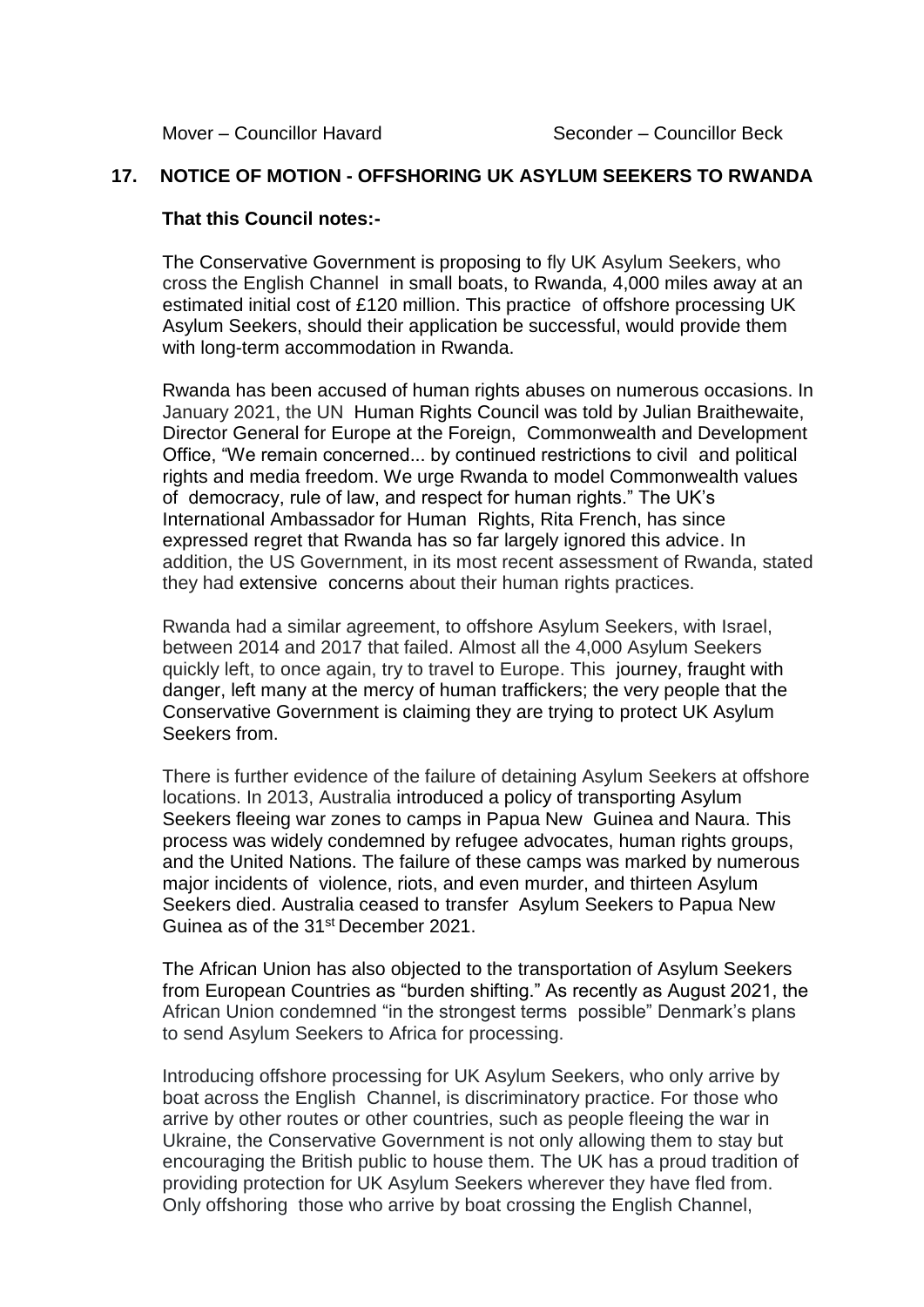introduces fragility to this proud customary practice.

In summary, the practice of offshoring Asylum Seekers, has been shown on numerous occasions to fail. It is not wanted by the African Union, is discriminatory, incredibly expensive, and puts the very people that the Conservative Government is claiming to protect, at significant personal risk.

#### **Therefore, this Council resolves to:**

- 1) Call on the Government not to fly any UK Asylum Seekers to Rwanda.
- 2) Call on the Government to process all UK Asylum Seeker applications in the UK, through a system that enables right to stay decisions to be made quickly, whilst safeguarding their human rights.
- 3) Request that the Leader of the Council writes to the Government expressing this Council's support for a national asylum dispersal system, ensuring that every part of the country plays its role, alongside Rotherham, in meeting the needs of those people fleeing persecution.

Mover – Councillor Baker-Rogers Seconder – Councillor Cusworth

### **18. NOTICE OF MOTION - TREE AND WOODLAND MANAGEMENT**

Over 70% of Rotherham Borough is classified as Green and its many trees and woodland areas have positive environmental, physical and mental health benefits. The Council is committed to planting many more trees to tackle the declared Climate Emergency and is responsible for the care and maintenance of tree stock and woodland areas.

Some residents have raised concerns that certain trees and woodland areas need to be more proactively maintained by the Council.

There are trees in areas of our Borough that are of a disproportionate size and too closely located to residents' houses and gardens. Examples include those on Anston Plantation and The Steadlands, Rawmarsh. Such trees have caused significant issues for residents, including blocking light and heat, interference with telephone signal, overhanging branches, undue leaf fall in gardens, and damage to properties, fencing and equipment from falling branches and trees. Many are of a type and location that would not be permitted under current planting practices.

Many of these issues present a significant health and safety risk, highlighted during recent storms when several such trees fell, causing damage to properties and crashing into internal rooms. They also cause residents undue stress and anxiety, creating noise in high winds, fear of injury, damage to property and undermining their quality of life. The impact is more acute for many elderly residents, for whom this anxiety is coupled with a fear of slipping on an undue leaf fall and suffering serious injury, compromising their amenity.

The Council's Tree Management Protocol and Guidance currently places a disproportionate emphasis on the arboricultural needs of trees. It does not sufficiently consider the welfare, interests and views of residents living in close proximity and the exceptions to the policy of non-removal of trees are too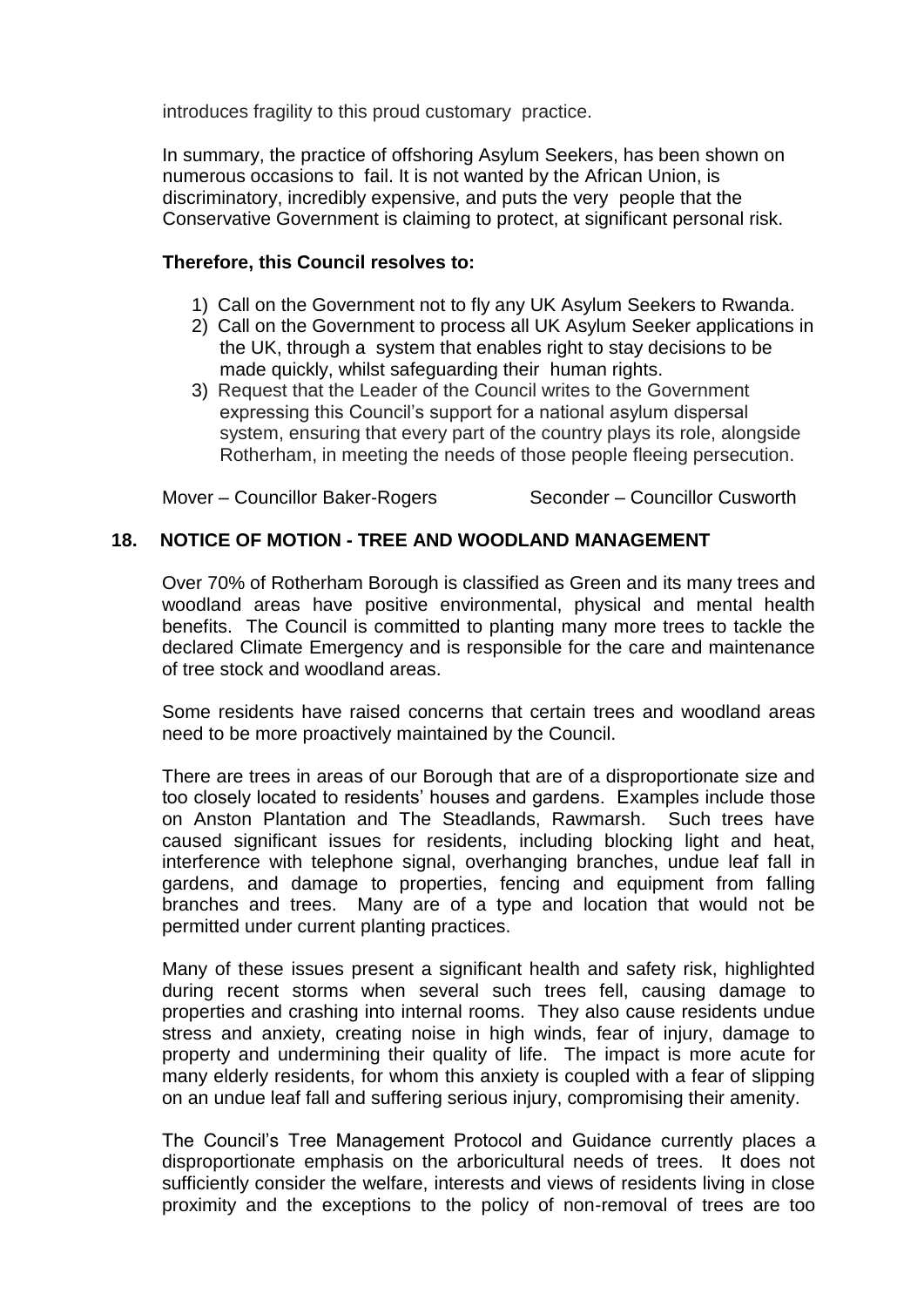narrow and inflexible. Residents feel that their needs and views are not given appropriate weight in the decision-making process and the current Protocol allows for these to be ignored, providing an excuse for inaction.

A more proactive Protocol, that gives greater consideration and weight to residents' concerns, would improve their health and safety and quality of life, cut the costs of reactive maintenance, and minimise property repairs and insurance claims. It would also give the public a greater stake in tree management, improving engagement and public confidence and engendering greater support for sensible tree planting in line with the Council's targets.

### **Therefore, this Council will:**

- o Undertake a review of the current tree management Protocol and Guidance to ensure that it:
	- o Follows best practice;
	- o Maximises opportunities to seek the views of residents living in close proximity to trees and woodland;
	- o Ensures RMBC always acts as a "good neighbour" when dealing with residents in connection with trees and woodlands, undertaking proper consultation, keeping them informed of actions, dealing with issues promptly and circulating the results of any tree and woodlands surveys to proximate residents;
	- o Provides the flexibility to give appropriate weight to the nature and scale and resident concern and, where sufficient, attribute this equal or greater weight than the arboricultural needs of trees;
	- o Recognises the potential serious impact poorly managed trees can have on residents' quality of life, including through secondary burdens like heavy leaf fall, and provides flexibility to act on this basis;
	- o Provide scope for existing trees and woodland that breach current planting and location practice to be actively managed back in line with this, including pruning, felling, re-siting and/or replacement with more appropriate tree types in full consultation with proximate residents.

Mover – Councillor Baum-Dixon Seconder – Councillor Thompson

### **19. AUDIT COMMITTEE (Pages 151 - 155)**

To receive and consider reports, minutes and recommendations of the Audit Committee.

To confirm the minutes as a true record.

#### **20. PLANNING BOARD (Pages 156 - 157)**

To receive and consider reports, minutes and recommendations of the Planning Board.

To confirm the minutes as a true record.